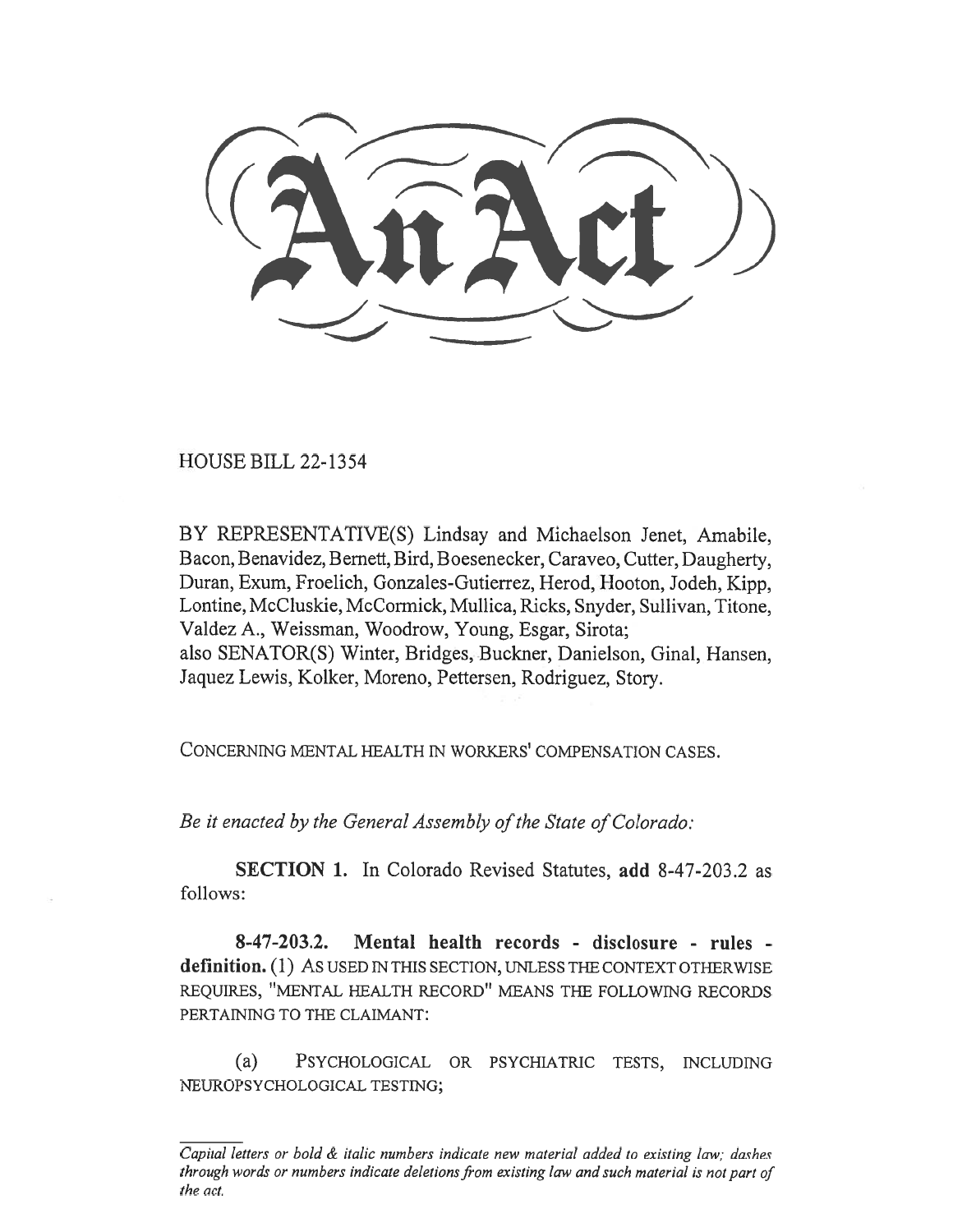(b) OTHER RECORDS PREPARED BY OR FOR A MENTAL HEALTH PROVIDER;

(C) INDEPENDENT MEDICAL EXAMINATION RECORDS, AUDIO RECORDINGS, AND REPORTS THAT ADDRESS PSYCHOLOGICAL OR PSYCHIATRIC ISSUES;

(d) DIVISION INDEPENDENT MEDICAL EVALUATION RECORDS AND REPORTS THAT ADDRESS PSYCHOLOGICAL OR PSYCHIATRIC ISSUES; AND

(e) RECORDS RELATING TO THE EVALUATION, DIAGNOSIS, OR TREATMENT OF A SUBSTANCE USE OR ABUSE DISORDER.

(2) A MENTAL HEALTH PROVIDER SHALL PROVIDE MENTAL HEALTH RECORDS TO:

(a) THE INSURER, OR IF SELF-INSURED, THE EMPLOYER, AS NECESSARY FOR PAYMENT OF SERVICES AND ADJUSTMENT AND ADJUDICATION OF CLAIMS INVOLVING PSYCHOLOGICAL OR PSYCHIATRIC ISSUES;

(b) THE EMPLOYER, AS NECESSARY FOR THE EMPLOYER TO COMPLY WITH APPLICABLE STATE OR FEDERAL LAWS, RULES, AND REGULATIONS; AND

(c) THE REFERRING PHYSICIAN AND ANY OTHER RELEVANT TREATING OR EVALUATING PROVIDERS, AS NECESSARY.

(3) (a) MENTAL HEALTH RECORDS PROVIDED PURSUANT TO SUBSECTION (2) OF THIS SECTION SHALL NOT BE DISCLOSED TO ANY PERSON WHO IS NOT REASONABLY NECESSARY FOR THE MEDICAL EVALUATION, ADJUSTMENT, OR ADJUDICATION OF CLAIMS INVOLVING PSYCHOLOGICAL OR PSYCHIATRIC ISSUES UNLESS DISCLOSURE IS OTHERWISE DIRECTED BY ORDER OF THE DIRECTOR OR AN ADMINISTRATIVE LAW JUDGE.

(b) (I) AN INSURER MAY RELEASE INFORMATION FROM A CLAIMANT'S MENTAL HEALTH RECORDS CONCERNING ANY WORK RESTRICTIONS PLACED ON THE CLAIMANT TO THE CLAIMANT'S EMPLOYER, SUPERVISOR, OR MANAGER, AND INFORMATION AS NECESSARY FOR THE ADJUSTMENT AND ADJUDICATION OF A CLAIM, BUT SHALL NOT DISCLOSE THE CLAIMANT'S

PAGE 2-HOUSE BILL 22-1354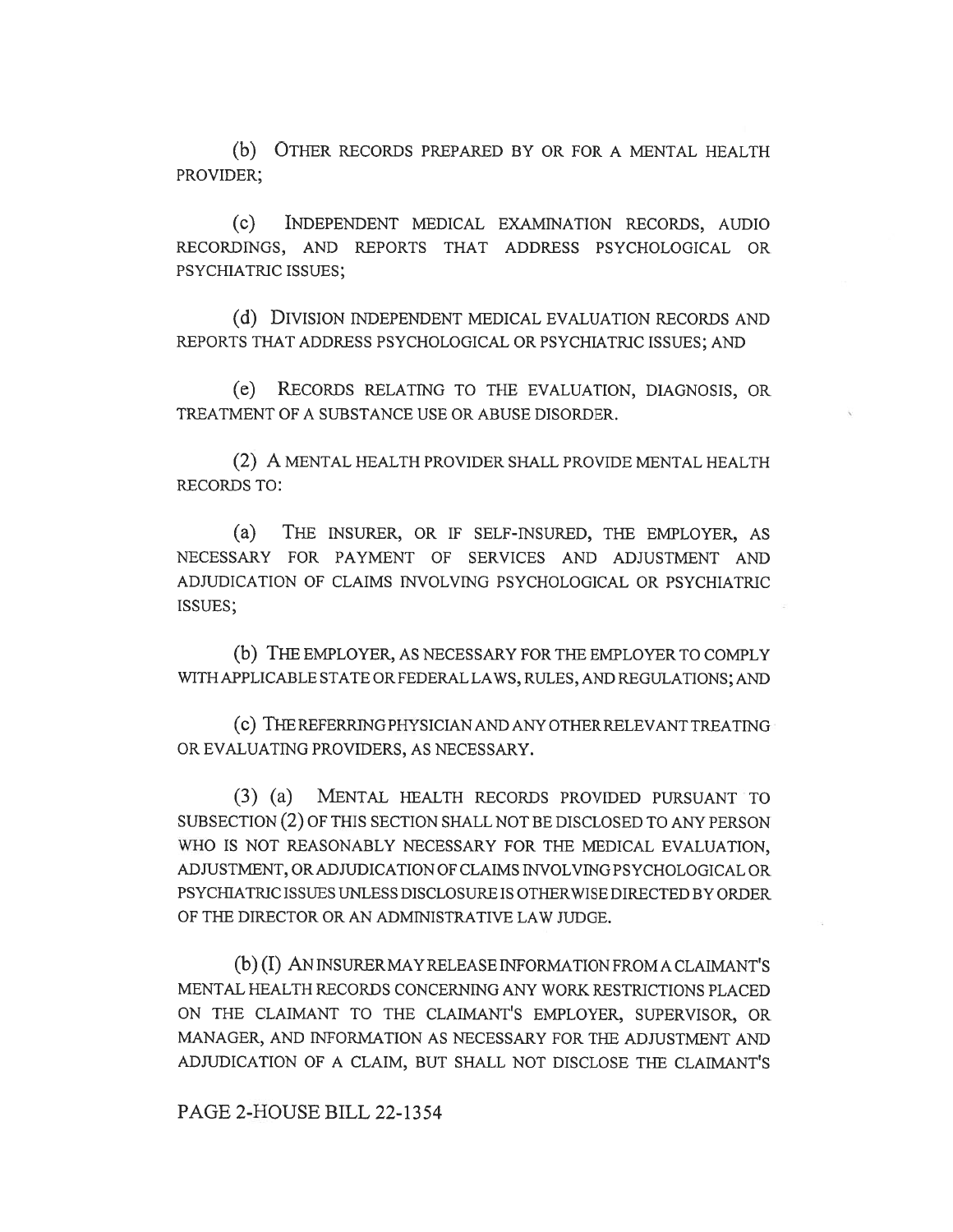ACTUAL MENTAL HEALTH RECORDS TO ANY THIRD PARTY WHO IS NOT DIRECTLY INVOLVED IN MEDICALLY EVALUATING, ADJUSTING, OR ADJUDICATING CLAIMS INVOLVING PSYCHOLOGICAL OR PSYCHIATRIC ISSUES WITHOUT THE CONSENT OF THE CLAIMANT UNLESS DISCLOSURE IS OTHERWISE ORDERED BY THE DIRECTOR ORAN ADMINISTRATIVE LAW JUDGE.

(II) NOTWITHSTANDING SUBSECTION  $(3)(b)(I)$  OF THIS SECTION, IF THE CLAIMANT'S MENTAL HEALTH PROVIDER OR PHYSICIAN OBJECTS TO THE RELEASE OF MENTAL HEALTH RECORDS, THE INSURER SHALL NOT DISCLOSE THE MENTAL HEALTH RECORDS TO A THIRD PARTY UNLESS OTHERWISE ORDERED BY THE DIRECTOR OR AN ADMINISTRATIVE LAW JUDGE.

(C) IF AN EMPLOYER IS SELF-INSURED, UPON RECEIPT OF MENTAL HEALTH RECORDS, THE EMPLOYER:

(I) SHALL MAINTAIN MENTAL HEALTH RECORDS UNDER RESTRICTED ACCESS, SEPARATE FROM PERSONNEL FILES, AND WITH CLEAR POLICIES AND TRAINING TO ENSURE THE CLAIMANT'S PRIVACY IS PROTECTED; AND

(II) (A) MAY DISCLOSE INFORMATION FROM THE CLAIMANT'S MENTAL HEALTH RECORDS CONCERNING ANY WORK RESTRICTIONS PLACED ON THE CLAIMANT TO THE CLAIMANT'S SUPERVISOR OR MANAGER AND INFORMATION AS NECESSARY FOR THE ADJUSTMENT OR ADJUDICATION OF A CLAIM, BUT SHALL NOT DISCLOSE THE CLAIMANT'S ACTUAL MENTAL HEALTH RECORDS TO ANY THIRD PARTY WHO IS NOT DIRECTLY INVOLVED IN MEDICALLY EVALUATING, ADJUSTING, OR ADJUDICATING CLAIMS INVOLVING PSYCHOLOGICAL OR PSYCHIATRIC ISSUES WITHOUT THE CONSENT OF THE CLAIMANT, UNLESS DISCLOSURE IS OTHERWISE ORDERED BY THE DIRECTOR OR AN ADMINISTRATIVE LAW JUDGE.

(B) NOTWITHSTANDING SUBSECTION (3)(c)(II)(A) OF THIS SECTION, IF THE CLAIMANT'S MENTAL HEALTH PROVIDER OR PHYSICIAN OBJECTS TO THE RELEASE OF MENTAL HEALTH RECORDS, THE SELF-INSURED EMPLOYER SHALL NOT DISCLOSE THE MENTAL HEALTH RECORDS TO ANY THIRD PARTY UNLESS OTHERWISE ORDERED BY THE DIRECTOR OR AN ADMINISTRATIVE LAW JUDGE.

(d) (I) A THIRD PARTY RECEIVING MENTAL HEALTH RECORDS PURSUANT TO THIS SUBSECTION (3) SHALL NOT DISCLOSE THE CLAIMANT'S ACTUAL MENTAL HEALTH RECORDS TO ANY PERSON WHO IS NOT DIRECTLY

## PAGE 3-HOUSE BILL 22-1354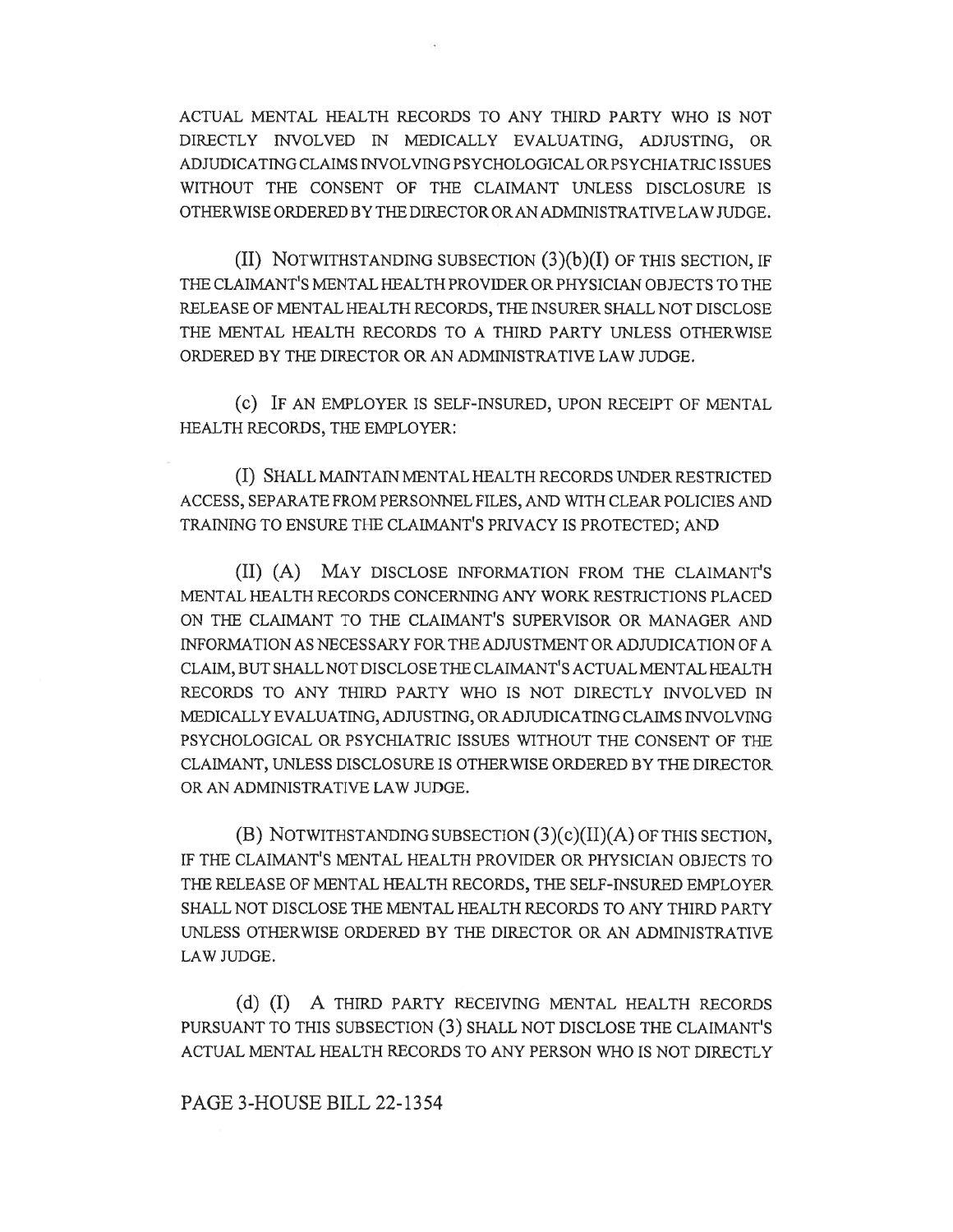INVOLVED IN MEDICALLY EVALUATING, ADJUSTING, OR ADJUDICATING CLAIMS INVOLVING PSYCHOLOGICAL OR PSYCHIATRIC ISSUES WITHOUT THE CONSENT OF THE CLAIMANT, UNLESS OTHERWISE ORDERED BY THE DIRECTOR OR AN ADMINISTRATIVE LAW JUDGE.

(II) NOTWITHSTANDING SUBSECTION (3)(d)(I) OF THIS SECTION, IF THE CLAIMANT'S MENTAL HEALTH PROVIDER OR PHYSICIAN OBJECTS TO THE RELEASE OF MENTAL HEALTH RECORDS, THE THIRD PARTY SHALL NOT DISCLOSE THE MENTAL HEALTH RECORDS TO ANY OTHER THIRD PARTY UNLESS OTHERWISE ORDERED BY THE DIRECTOR OR AN ADMINISTRATIVE LAW JUDGE.

(4) THE DIRECTOR MAY PROMULGATE RULES NECESSARY FOR THE IMPLEMENTATION OF THIS SECTION.

SECTION 2. In Colorado Revised Statutes, 8-47-203, amend (1) introductory portion and (1)(b) as follows:

8-47-203. Access to files, records, and orders. (1) Notwithstanding the provisions of section 8-47-202, the filing of a claim for compensation is deemed to be a limited waiver of the doctor-patient privilege to persons who are necessary to resolve the claim. THE RELEASE OF MENTAL HEALTH RECORDS PURSUANT TO THIS SECTION MUST COMPLY WITH SECTION 8-47-203.2. Access to claim files maintained by the division will be permitted only as follows:

(b) Persons who are not parties to a claim, or their attorneys or designated representatives, and who wish to inspect or obtain information from claim files may submit a request to inspect a particular file, stating the purpose for such inspection. The director may disallow such requests if the purpose of the inspection is to further commercial interests, or to disseminate information to nonparties, OR IF THE INSPECTION DOES NOT COMPLY WITH SECTION 8-47-203.2. Any such request shall be considered and determined by the division within seventy-two hours.

SECTION 3. In Colorado Revised Statutes, 8-42-101, add (3.9) as follows:

8-42-101. Employer must furnish medical aid - approval of plan - fee schedule - contracting for treatment - no recovery from employee

## PAGE 4-HOUSE BILL 22-1354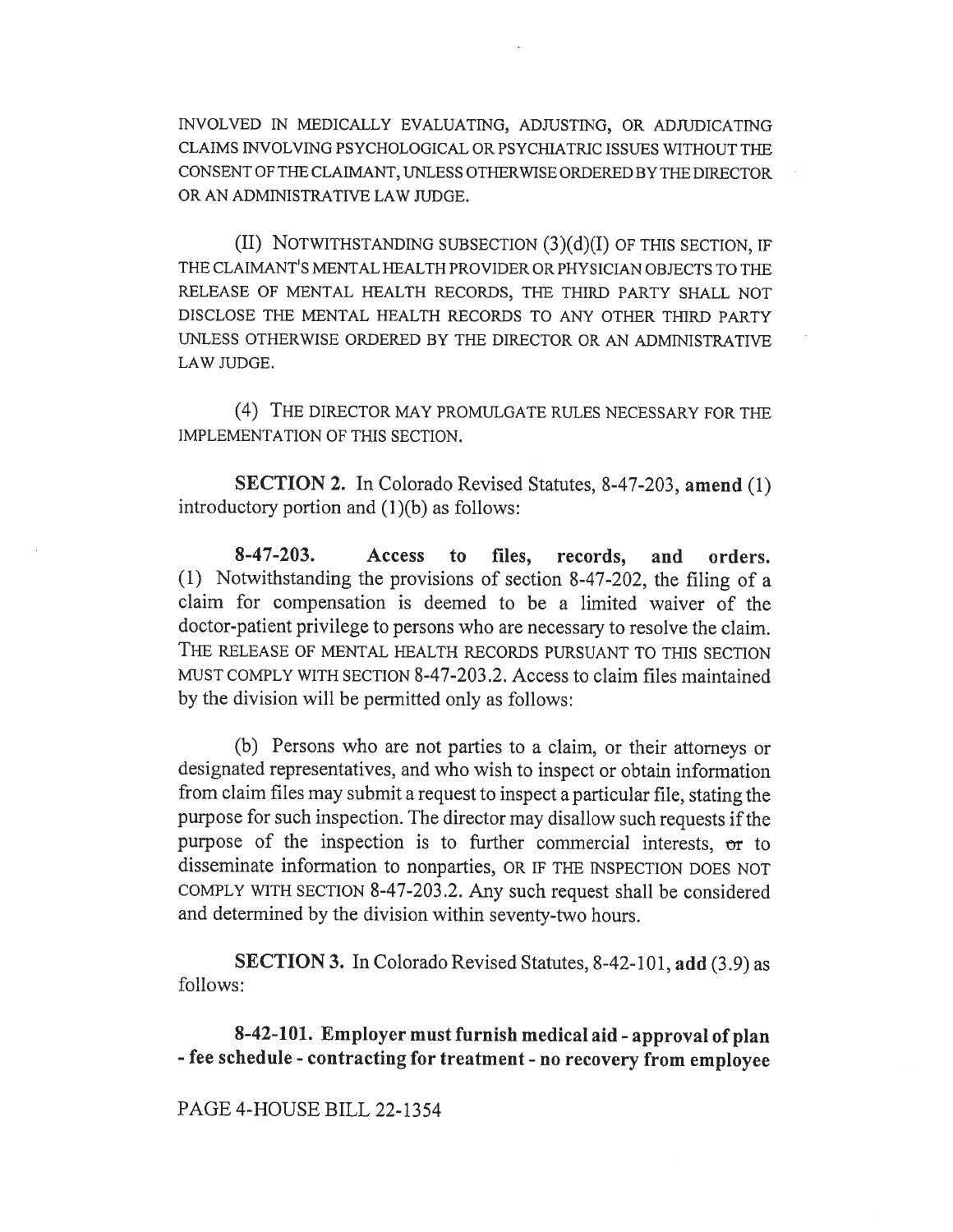- medical treatment guidelines - accreditation of physicians and other medical providers - mental health provider qualifications - rules definition - repeal. (3.9) A PERSON PROVIDING MENTAL HEALTH SERVICES PURSUANT TO ARTICLES 40 TO 47 OF THIS TITLE 8, INCLUDING COGNITIVE BEHAVIORAL THERAPY AND OTHER TREATMENT MODALITIES UNDER THE WORKERS' COMPENSATION SYSTEM, MUST BE FORMALLY TRAINED AND LICENSED AS A MENTAL HEALTH PROVIDER.

SECTION 4. Applicability. This act applies to claims filed on or after the effective date of this act.

SECTION 5. Safety clause. The general assembly hereby finds,